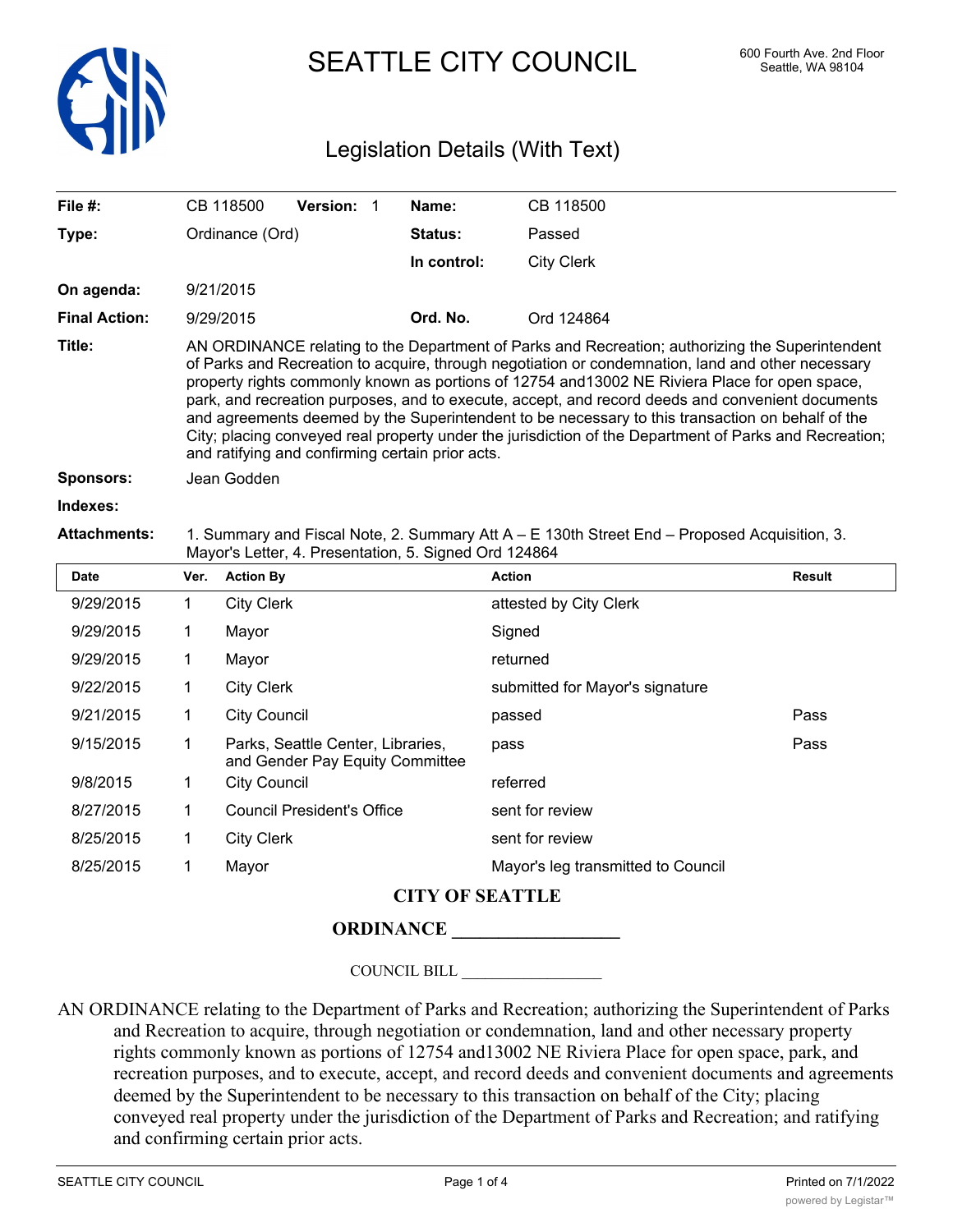- WHEREAS, Resolution 29370 adopted policies to guide the development of public access improvements to shoreline street ends, which led to the 2008 draft of a Shoreline Street End Master Plan with identified implementation projects for the City's 149 identified street ends; and
- WHEREAS, NE 130<sup>th</sup> Street's end was designated as one of Seattle's 149 street ends by the Seattle Department of Transportation (SDOT) and its predecessor organizations; and
- WHEREAS, the Seattle Department of Parks and Recreation has partnered with SDOT to implement street end improvement projects; and
- WHEREAS, from the early 1920s, when NE 130<sup>th</sup> Street was first platted and the neighborhood established, until very recently, when title to the street end was quieted to the abutting property owners pursuant to judgment in King County Superior Court Case No. 12-2-21-21156-6 SEA and affirmed by the Court of Appeals, Division I of the State of Washington, the NE 130<sup>th</sup> Street end served as a community beach and provided public access to Lake Washington; and

WHEREAS, the NE 130<sup>th</sup> Street end provides the only water access north of NE 95<sup>th</sup> Street; and

- WHEREAS, the City's goal is to provide water access at least every 2 miles throughout the City's shorelines; and
- WHEREAS, acquisition of these properties would restore water access to this part of Seattle; NOW, THEREFORE,

#### **BE IT ORDAINED BY THE CITY OF SEATTLE AS FOLLOWS**:

Section 1. That public convenience and necessity require that the following described real property, situated in The City of Seattle, County of King, State of Washington, and commonly known as portions of 12745 and 13002 Riviera Place NE (the "Property"), together with all rights, privileges, and other property pertaining thereto, be acquired through negotiation and use of eminent domain (condemnation) if necessary for open space, park, and recreation purposes:

### THE NORTH ONE-HALF OF THE FOLLOWING PARCEL: ALL THAT PORTION OF LAND, APPROXIMATELY SIXTY FEET IN WIDTH, LYING EAST OF THE NORTHERN PACIFIC RIGHT-OF-WAY BETWEEN TRACT 12, BLOCK 1 AND TRACT 1, BLOCK 2,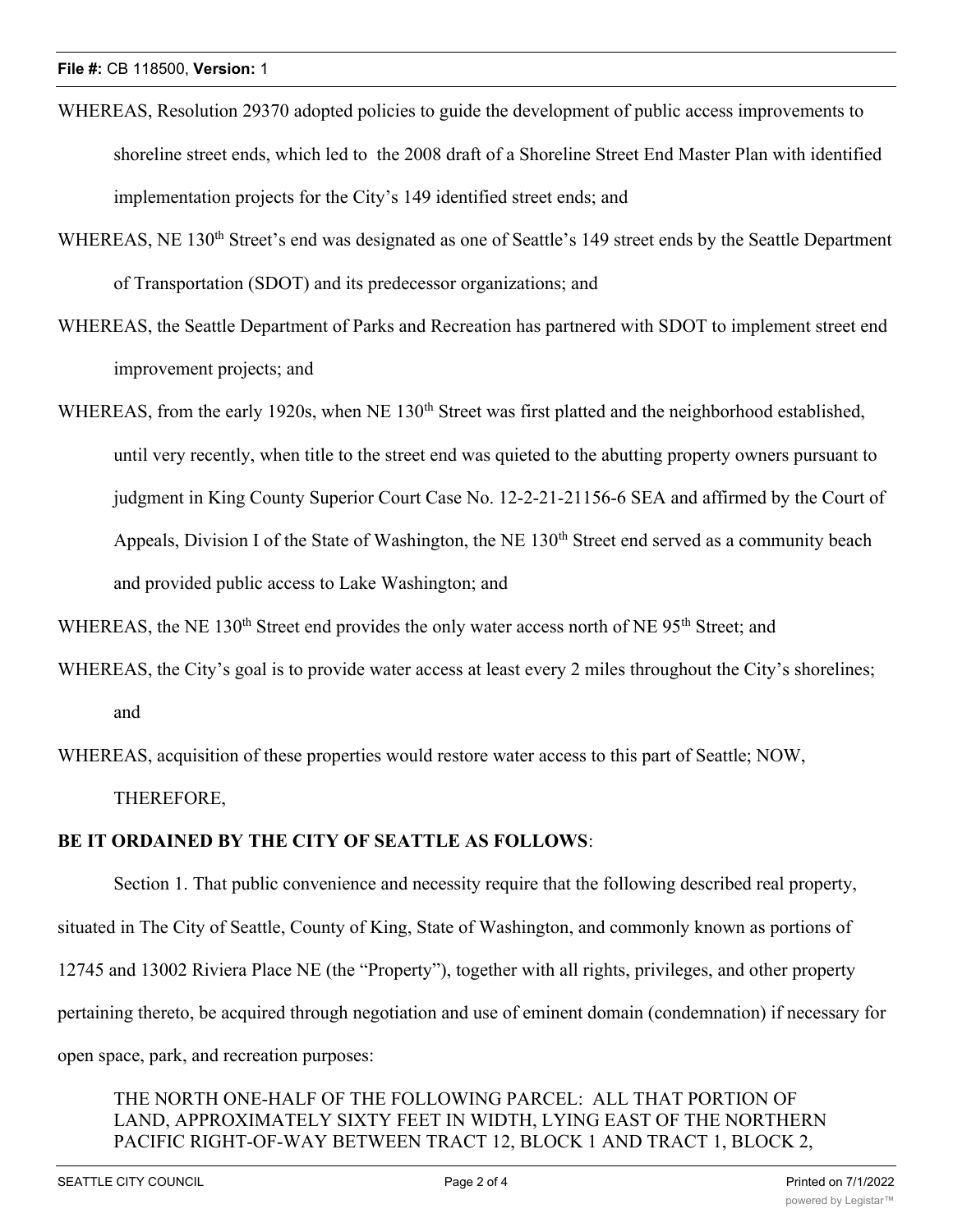CEDAR PARK LAKE FRONT, AS PER PLAT RECORDED IN VOLUME 29 OF PLATS, PAGE 47 RECORDS OF KING COUNTY AUDITORL SITUATE IN THE CITY OF SEATTLE, COUNTY OF KING, STATE OF WASHINGTON; SUBECT TO AN EASEMENT FOR THE REPAIR AND MAINTENANCE OF PUBLIC UTILTIES AND SERVICES WHICH AT THE DATE OF JUNE 20, 2012 WERE PHYSICALLY LOCATED ON THE SAID REAL PROPERTY.

and

THE SOUTH ONE-HALF OF THE FOLLOWING PARCEL: ALL THAT PORTION OF LAND, APPROXIMATELY SIXTY FEET IN WIDTH, LYING EAST OF THE NORTHERN PACIFIC RIGHT-OF-WAY BETWEEN TRACT 12, BLOCK 1 AND TRACT 1, BLOCK 2, CEDAR PARK LAKE FRONT, AS PER PLAT RECORDED IN VOLUME 29 OF PLATS, PAGE 47 RECORDS OF KING COUNTY AUDITOR; SITUATE IN THE CITY OF SEATTLE, COUNTY OF KING, STATE OF WASHINGTON; SUBJECT TO AN EASEMENT FOR THE REPAIR AND MAINTENANCE OF PUBLIC UTILITIES AND SERVICES WHICH AT THE DATE OF JUNE 20, 2012 WERE PHYSICALLY LOCATED ON THE SAID REAL PROPERTY.

Section 2. The Superintendent of Parks and Recreation, or the Superintendent's designee, is authorized

on behalf of the City to negotiate and enter into agreements to acquire the Property, and upon payment of just compensation, to accept and record deeds and other necessary instruments on behalf of the City.

Section 3. The Seattle City Attorney is authorized to commence and prosecute proceedings in the manner provided by law to condemn, take, damage, and appropriate in fee simple the real property or other property rights described in Section 1, after just compensation has been paid into court for the owners thereof in the manner provided by law. The Seattle City Attorney is further authorized to stipulate for the purpose of minimizing damages.

Section 4. The entire costs of acquiring the Property provided for by this ordinance shall be paid using Real Estate Excise Tax proceeds from the Cumulative Reserve fund, or from such general fund of The City of Seattle as may be provided by law.

Section 5. The Property, when acquired by the City, shall be placed under the jurisdiction of the Seattle Department of Parks and Recreation and accepted for open space, park, and recreation purposes.

Section 6. Any act consistent with the authority of this ordinance and prior to its effective date is ratified and confirmed.